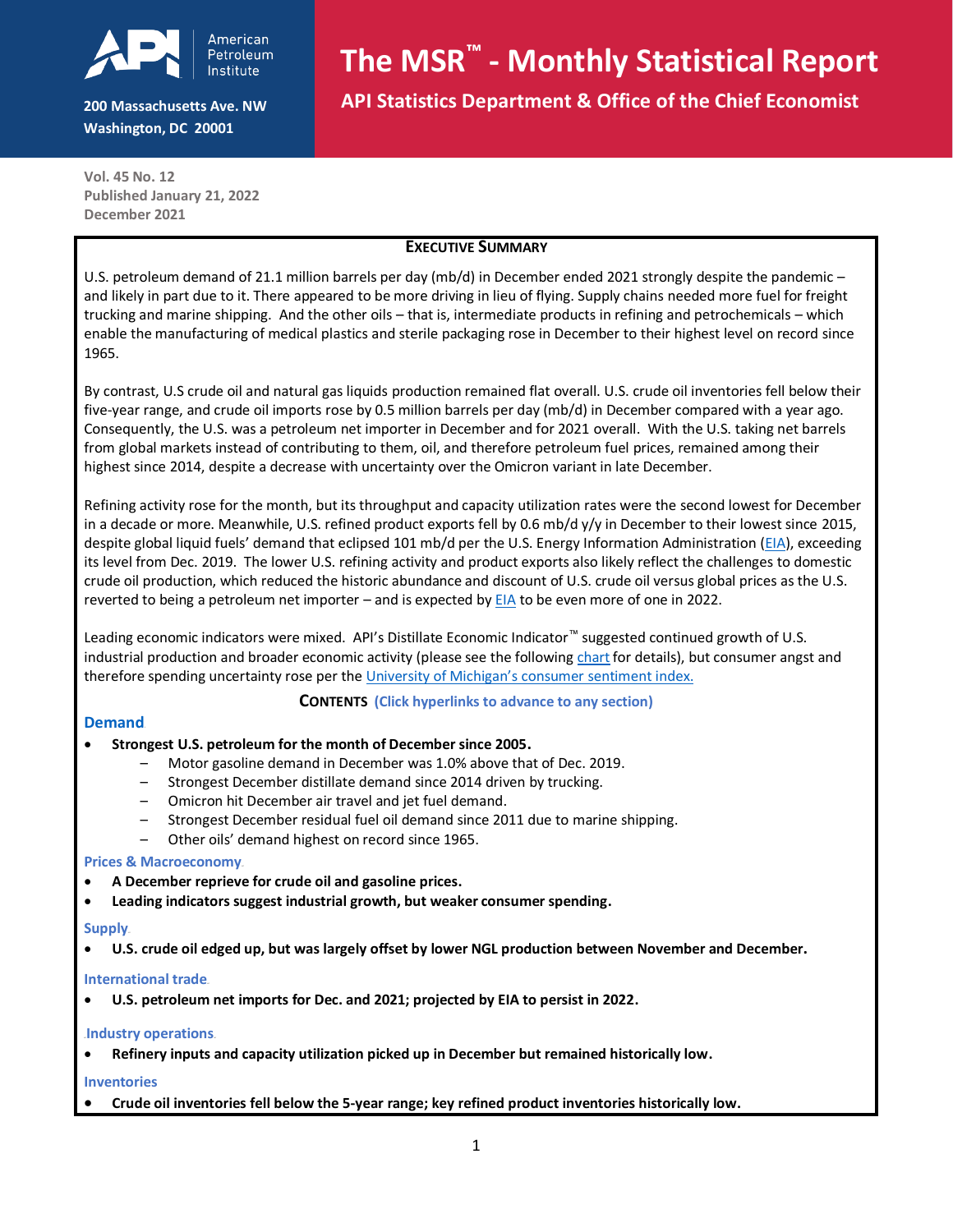# API's Distillate Economic Indicator<sup>™</sup>- December 2021

The Distillate Economic Indicator<sup>m</sup> value of +1.6 for December 2021 and three-month average of +1.7 signaled continued growth of U.S. industrial production and broader economic activity



# **Details by section**

#### <span id="page-1-0"></span>*Demand*

**Strongest U.S. petroleum for the month of December since 2005**



<span id="page-1-1"></span>U.S. petroleum demand, as measured by total domestic petroleum deliveries, was 21.1 mb/d in December – the highest for the month since 2005. This reflected a 2.0% m/m increase from November and was 3.0% above that of Dec. 2019, which was largely before the pandemic. In fact, with the onset of the Omicron variant of COVID, December's increase in U.S. petroleum demand was mainly driven by "other oils" (that is, naphtha, gasoil, propane and propylene) which feed refinery and petrochemical operations. However, compared with Dec. 2019, demand also rose for every major refined product except kerosene-type jet fuel.

#### *Gasoline*

# **Motor gasoline demand in December was 1.0% above that of Dec. 2019.**

Consumer gasoline demand, measured by motor gasoline deliveries, was 9.1 mb/d in December. This was a 0.4% m/m decrease from November but 1.0% above that of Dec. 2019 – and the highest for the month of December since 2018.



<span id="page-1-2"></span>Deliveries of reformulated-type gasoline (consumed primarily in urban areas) fell by 1.7% m/m to 2.9 mb/d, while those of conventional gasoline (mainly in rural areas) rose by 0.3% m/m to 6.1 mb/d. The divergent monthly changes could reflect relatively less urban commuting and more rural driving due to the holiday season as well as the pandemic. Notably, however the demand for both conventional and reformulated gasoline exceeded the respective levels in Dec. 2019 levels.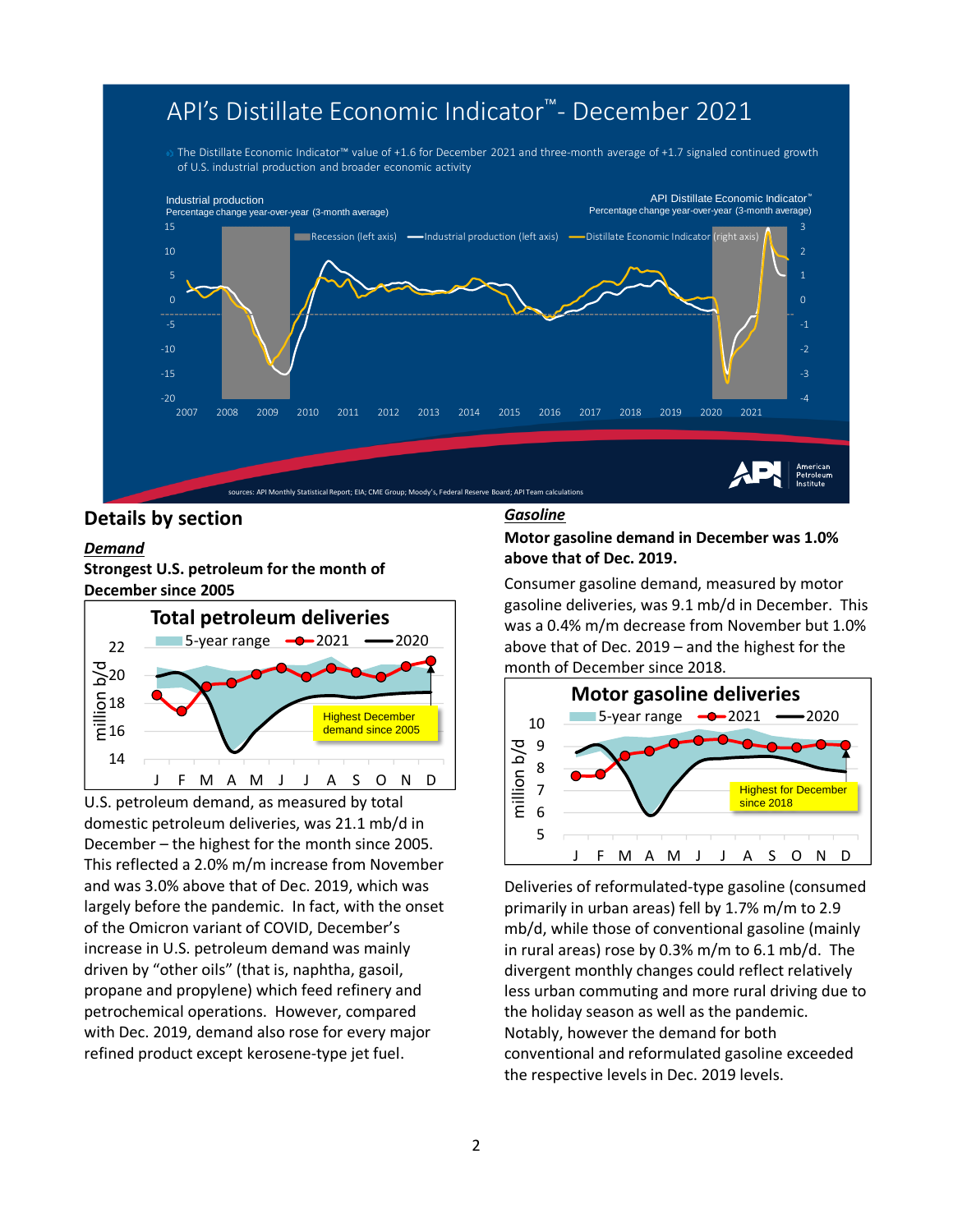# *Distillate Fuel Oil*

# **Strongest December distillate demand since 2014 driven by trucking**



Distillate deliveries of 4.1 mb/d decreased by 1.7% from November but were the highest for the month of December since 2014 and thus 0.4% of the top of the five-year range. Consistent with demand data, [DAT iQ industry trendlines](https://www.dat.com/industry-trends/trendlines) suggested that spot freight truck posts fell by 10.5% m/m from November but rose by 6.9% y/y compared with Dec. 2020. With the rise in annual trucking demand and [scarcity](https://www.vox.com/22841783/truck-drivers-shortage-supply-chain-pandemic) of drivers, shipping and logistics markets have remained historically [tight.](https://www.wsj.com/articles/shipping-and-logistics-costs-are-expected-to-keep-rising-in-2022-11639918804)

#### <span id="page-2-0"></span>*Kerosene Jet Fuel*

# **Omicron hit December air travel and jet fuel demand**



Kerosene-type jet fuel deliveries fell by 0.5% m/m to 1.5 mb/d in December, and the differences versus 2019 levels increased as the Omicron variant of COVID adversely impacted air travel. In November, k/t jet fuel demand had climbed to within 11% of its 2019 level for the month, but this gap widened to 16% in December. The International Air Transport Association [\(IATA\)](https://www.iata.org/en/pressroom/2022-releases/2022-01-12-01/) noted the likely decrease in air travel due to the pandemic, an[d Flightradar24](https://www.flightradar24.com/data/statistics) high-frequency data suggested that the numbers of tracked flights in December were only about 5% below their quantity in Dec. 2019, but over the last week of December there were 12% fewer flights compared with 2019.

# <span id="page-2-1"></span>*Residual Fuel Oil*

**Strongest December residual fuel oil demand since 2011 due to marine shipping**



Deliveries of residual fuel oil, which is used as a marine bunker fuel and internationally in electric power production, space heating and industrial applications, were 0.4 mb/d in December, which reflected a decrease of 12.6% m/m from November but an increase of 36.6% compared with Dec. 2019. In fact, the December 2021 demand was its highest for the month since 2011 amid [resoundingly strong](https://www.washingtonpost.com/business/the-container-shipping-industry-is-raking-it-in-for-now/2022/01/13/ee2c4196-7446-11ec-a26d-1c21c16b1c93_story.html) marine shipping activities.

# <span id="page-2-2"></span>*Other Oils – Naphtha, Gasoil, Propane & Propylene* **Other oils demand the highest on record since 1965**



<span id="page-2-3"></span>With the onset of the Omicron variant, petrochemical demand for medical plastics – from masks to home testing kits – and sterile packaging continued to boom. Consequently, deliveries of refinery and petrochemical liquid feedstocks – that is, naphtha, gasoil, and propane/propylene ("other oils") – were a record high of 6.2 mb/d in December.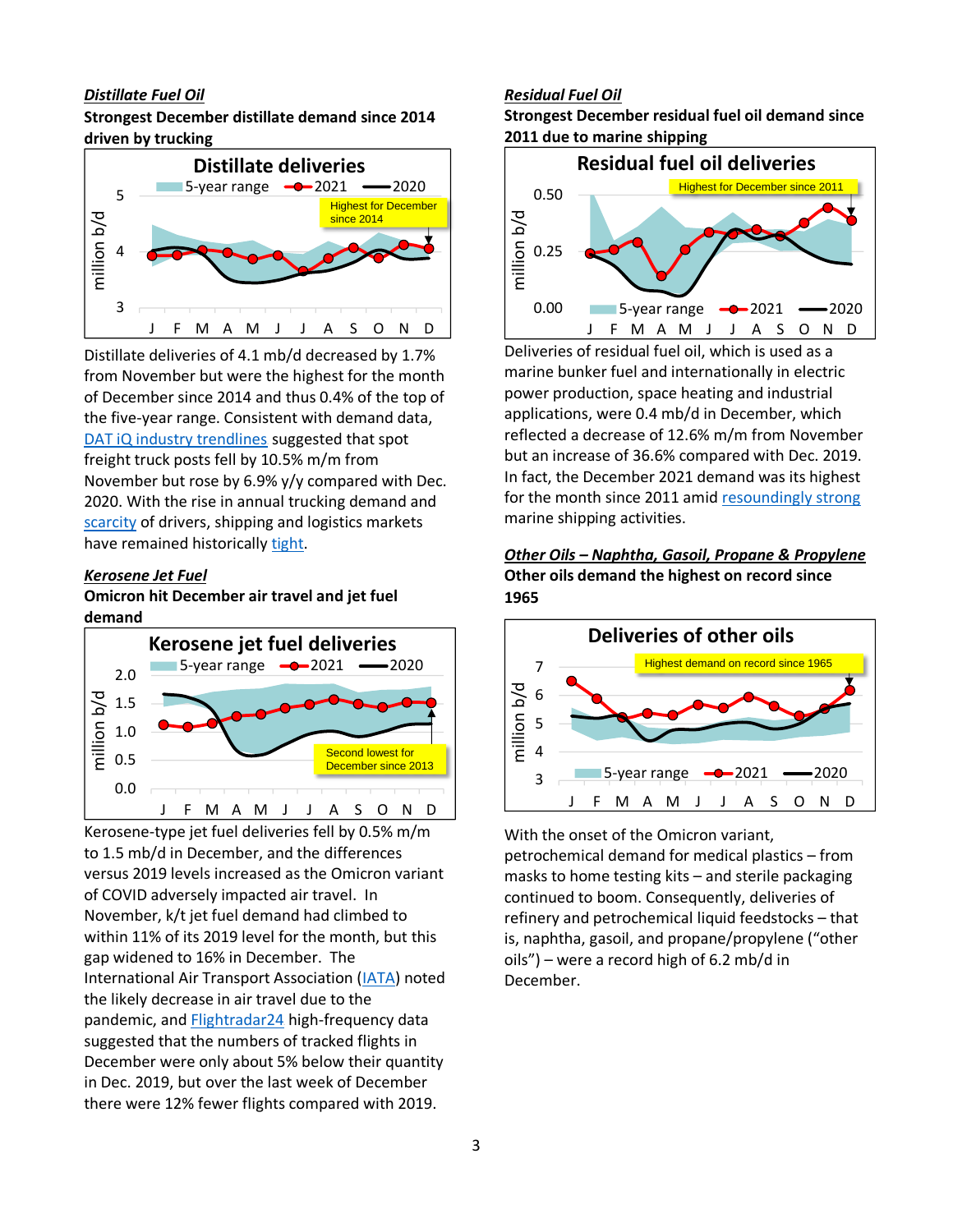#### *Prices*



In December, West Texas Intermediate (WTI) crude oil prices decreased by 9.4% m/m to \$71.71 per barrel. Brent crude oil spot prices averaged \$74.17 per barrel and implied a Brent-WTI crude oil price differential of \$2.46 per barrel, which generally reflected transportation costs.

Crude oil remained the top input cost in making gasoline per [EIA.](https://www.eia.gov/petroleum/gasdiesel/) The U.S. average conventional gasoline price was \$3.32 per gallon in December, down by 4.9% (\$0.17 per gallon) from November, according to [AAA](https://gasprices.aaa.com/).

#### <span id="page-3-0"></span>*Macroeconomy*

# **Leading indicators suggest industrial growth, but weaker consumer spending**

API's Distillate Economic Indicator™, which is based primarily on diesel/distillate supply, demand, and inventories, had a reading of 1.6 in December and a three-month average of 1.7, suggesting that U.S. industrial production and broader economic activity have continued to grow.

The Institute for Supply Management's manufacturing Purchasing Managers Index ([PMI\)](https://www.ismworld.org/supply-management-news-and-reports/reports/ism-report-on-business/) had a reading of 58.7 in December, a 2.4 percentage point decrease from November. Index values above 50.0 suggest an expansion in the overall economy, and the manufacturing PMI exceeded that threshold for a 19<sup>th</sup> consecutive month. Within the index, measures of employment, customers' inventories, backlog of orders and imports increased, while those for new orders, production, supplier deliveries, manufacturers' inventories, and new export orders decreased from November. Fifteen of the 16 manufacturing industries surveyed reported growth in December.

The University of Michigan's consumer sentiment [index](http://www.sca.isr.umich.edu/) decreased by 2.5% m/m to a reading of 68.8 in December, which was the survey's second lowest level in a decade. The survey noted that the pandemic as well as increased consumer price inflation contributed to lower sentiment.

According to the [Bureau of Labor Statistics \(BLS\),](https://www.bls.gov/) the unemployment rate fell by 0.3% to 3.9% in December – within 0.3% of where it stood in Dec. 2019. Non-farm payrolls increased by a preliminary estimate of 199,000 and contributed to an annual increase of million jobs (+4.5%  $y/y$ ), which was the largest annual gain on record since 1939 and the largest percentage increase since 1978.

# <span id="page-3-1"></span>*Supply*

**U.S. crude oil edged up, but was largely offset by lower NGL production**



U.S. crude oil production of 11.7 mb/d in December increase of 0.1 m/m from November but was 1.2 mb/d below its level in Dec. 2019. [Baker Hughes](https://rigcount.bakerhughes.com/na-rig-count). reported 476 active oil-directed rigs in December, a 3.5% m/m increase from November but 29.3% less than the 673 rigs that ran in December 2019.



By contrast, natural gas-directed drilling rose by three (3.2% m/m) to 105 rigs in December despite natural gas spot prices at Henry Hub of \$3.76 per million Btu that fell by 25.5% m/m from November,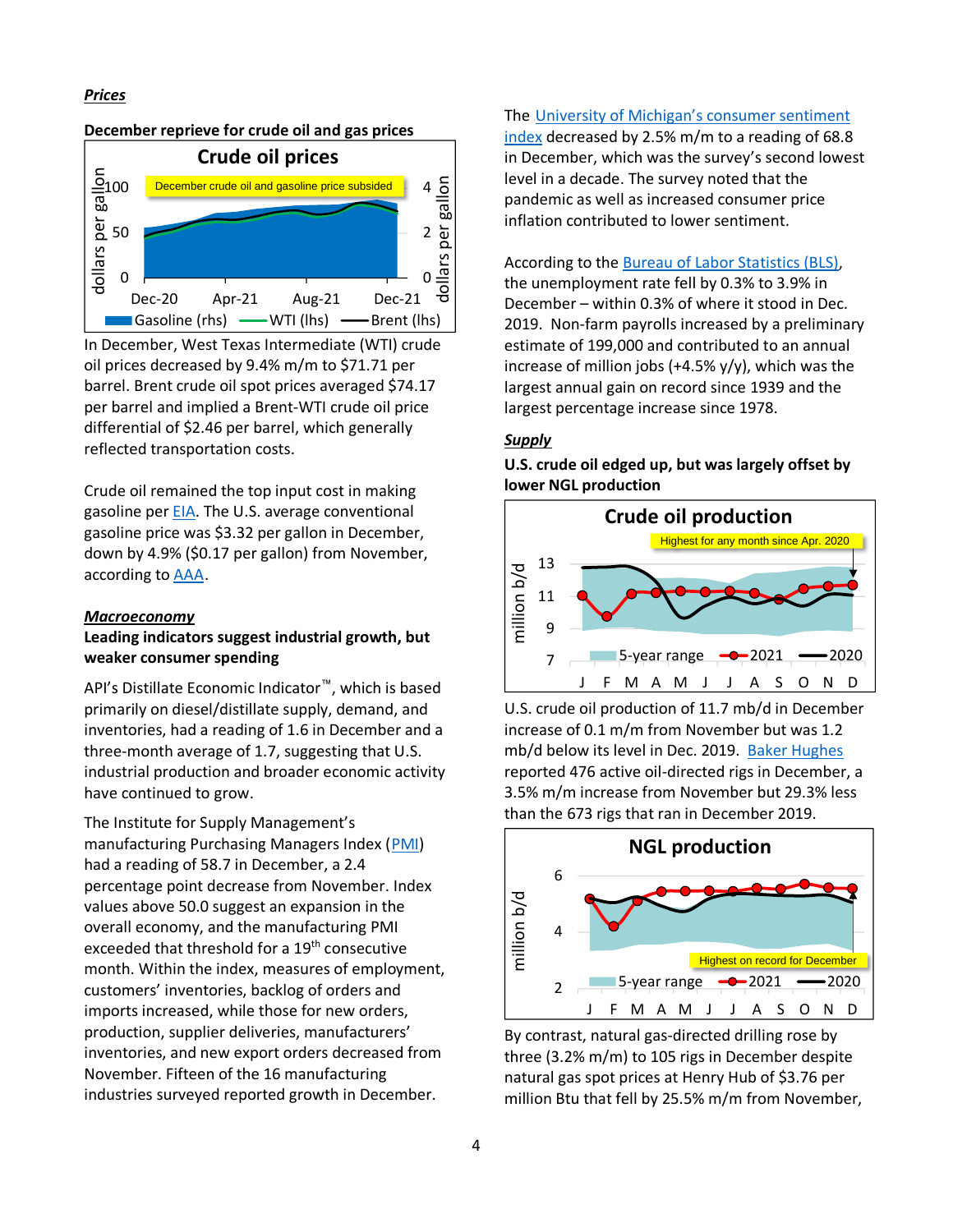which was still the highest for December since 2018. The extraction of natural gas liquids (NGLs) generally depends to the relative values of ethane, propane and butane, which historically have tended to correspond with those of crude oil. As crude oil prices decreased in November, so did the extraction of NGLs to 5.6 mb/in December down by 0.5% m/m from November.

#### *International trade*

# **U.S. petroleum net imports for Dec. and 2021; projected by EIA to persist in 2022**



The U.S. was a petroleum net importer in December and for 2021 as a whole. This reversed the United States' position as a petroleum net exporter in 2020, a milestone the U.S. reached in 2020 for the first time since 1958. [EIA](https://www.eia.gov/outlooks/steo/data/browser/#/?v=9&f=A&s=0&start=2017&end=2022&ctype=linechart&maptype=0&linechart=~PANIPUS~CONIPUS&map=) projects the U.S. to be a petroleum net importer in 2022 and that U.S. crude oil net imports to grow by 1.1 mb/d or 33.2% y/y.

Within the total, U.S. total petroleum imports were historically low (e.g., second lowest since 1992) but increased by 0.6 mb/d y/y from December 2020. By contrast, U.S. total petroleum exports fell by 1.0 mb/d y/y in December to their lowest level since 2017.

<span id="page-4-0"></span>This combination of higher petroleum net imports and lower exports fundamentally reflects the fall of domestic crude oil production.

# <span id="page-4-1"></span>*Industry operations*

<span id="page-4-2"></span>**Refinery inputs and capacity utilization picked up in December but remained historically low**



U.S. refinery throughput was 16.3 mb/d in December, which was a seasonal increase of 2.1% from November and implied a capacity utilization rate of 89.8%, up from 87.9% in November. Both refinery throughput and capacity utilization for December were among the weakest readings in nearly a decade.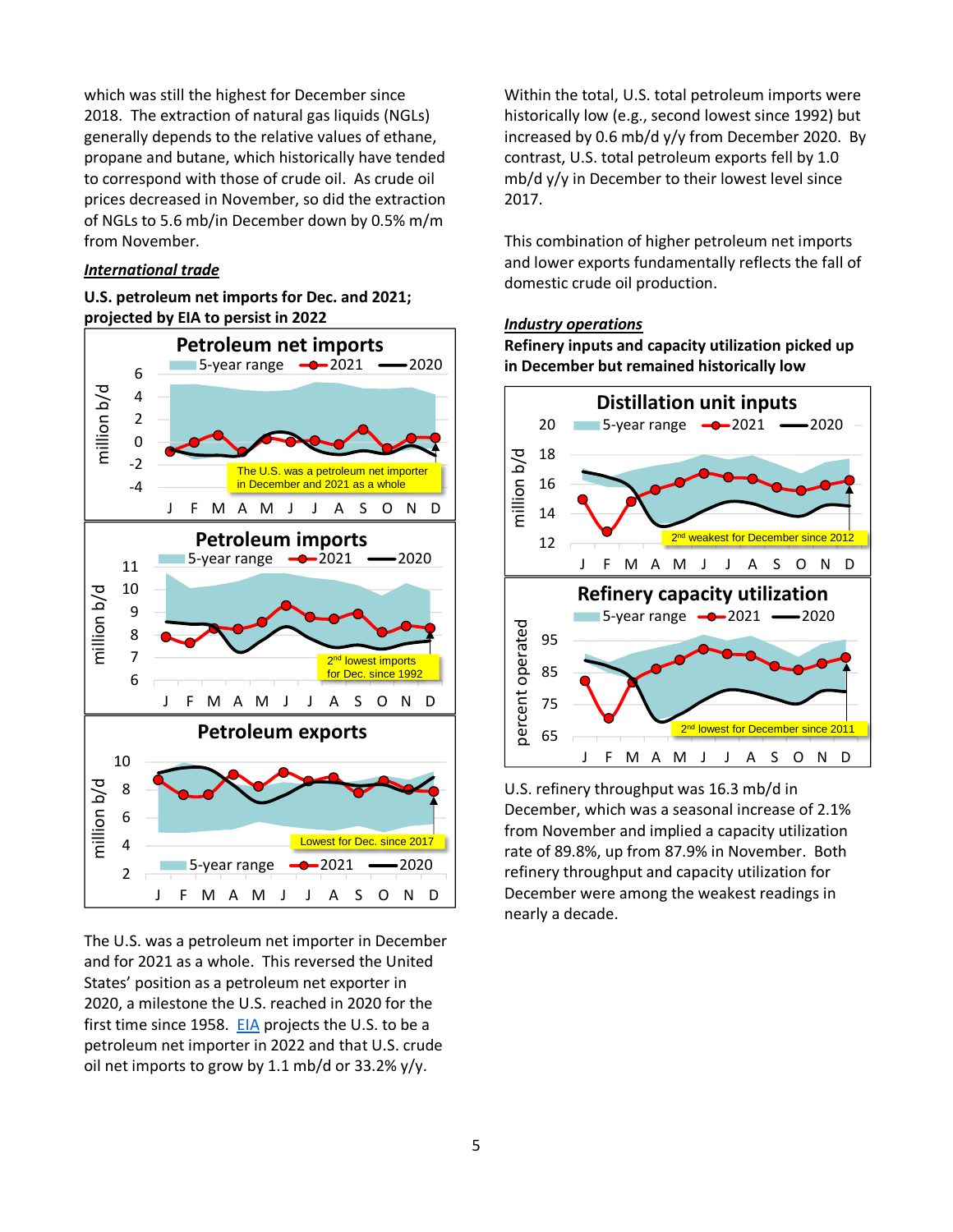# *Inventories*

**Crude oil inventories fell below the 5-year range; key refined product inventories historically low**



U.S. total petroleum inventories, including crude oil and refined products (but excluding the Strategic Petroleum Reserve) increased by 0.2% m/m in December to 1.26 billion barrels.

Within the total, U.S. crude oil inventories fell by 3.5% m/m to 416.3 million barrels. Crude oil inventories were at their lowest for the month since 2014.

Among the major refined products, the December inventories were the lowest for the month since 2013 for motor gasoline; 2004 for distillates; 1989 for k/t jet fuel; and, a record-low since 1993 for residual fuel oil.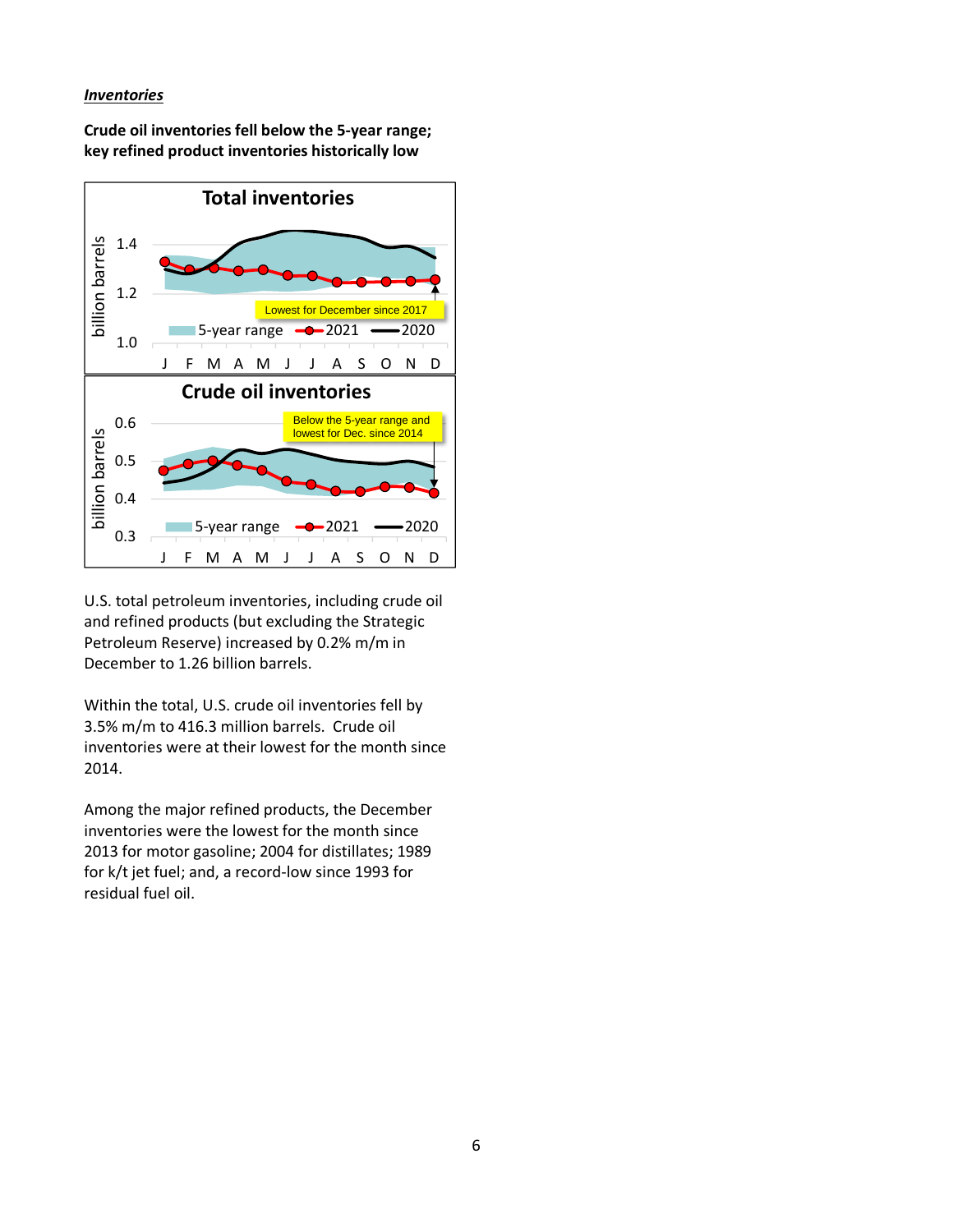|                                         | (Dany average in thousanus or 42 gallon barreis)<br><b>December</b> |         |          | Year-to-Date      |          |                   |  |  |
|-----------------------------------------|---------------------------------------------------------------------|---------|----------|-------------------|----------|-------------------|--|--|
| <b>Disposition and Supply</b>           | $2021^{\overline{2}}$                                               | 2020    | % Change | 2021 <sup>3</sup> | 2020     | $\sqrt{2}$ Change |  |  |
| <b>Disposition:</b>                     |                                                                     |         |          |                   |          |                   |  |  |
|                                         | 9,057                                                               | 7.855   | 15.3     | 8,813             | 8.049    | 9.5               |  |  |
| Finished reformulated                   | 2.922                                                               | 2.445   | 19.5     | 2.803             | 2.467    | 13.6              |  |  |
|                                         | 6,135                                                               | 5,410   | 13.4     | 6,009             | 5.582    | 7.6               |  |  |
|                                         | 1,519                                                               | 1.148   | 32.3     | 1,373             | 1,076    | 27.5              |  |  |
|                                         | 4.060                                                               | 3.888   | 4.4      | 3,950             | 3.786    | 4.3               |  |  |
|                                         | 3,995                                                               | 3,887   | 2.8      | 3,930             | 3,759    | 4.5               |  |  |
|                                         | 3,988                                                               | 3,886   | 2.6      | 3,901             | 3,749    | 4.1               |  |  |
|                                         | 65                                                                  | 1       | 6.400.0  | 20                | 27       | (25.9)            |  |  |
|                                         | 388                                                                 | 194     | 100.0    | 311               | 208      | 49.5              |  |  |
| All other oils (including crude losses) | 6,186                                                               | 5,622   | 10.0     | 5,268             | 4,978    | 5.8               |  |  |
|                                         | (159)                                                               | 93      | na       | 96                | 89       | na                |  |  |
| Total domestic product supplied         | 21,051                                                              | 18,802  | 12.0     | 19.810            | 18,186   | 8.9               |  |  |
|                                         | 7,897                                                               | 8,924   | (11.5)   | 8,392             | 8,498    | (1.2)             |  |  |
|                                         | 28.948                                                              | 27,726  | 4.4      | 28,203            | 26,684   | 5.7               |  |  |
| Supply:                                 |                                                                     |         |          |                   |          |                   |  |  |
| Domestic liquids production             |                                                                     |         |          |                   |          |                   |  |  |
| Crude oil (including condensate)        | 11.715                                                              | 11.084  | 5.7      | 11,179            | 11,283   | (0.9)             |  |  |
|                                         | 5,554                                                               | 5,058   | 9.8      | 5,367             | 5,175    | 20.0              |  |  |
|                                         | 1,112                                                               | 1,093   | 1.8      | 1,113             | 1,025    | 8.6               |  |  |
|                                         | 18,381                                                              | 17,234  | 6.7      | 17,659            | 17,482   | 1.0               |  |  |
| Imports:                                |                                                                     |         |          |                   |          |                   |  |  |
| Crude oil (excluding SPR imports)       | 6,215                                                               | 5,713   | 8.8      | 6,084             | 5,875    | 3.6               |  |  |
|                                         | 3,734                                                               | 3,818   | (2.2)    | 3,705             | 3,596    | 3.0               |  |  |
|                                         | 2,481                                                               | 1,894   | 31.0     | 2,379             | 2,279    | 4.4               |  |  |
|                                         | 2,083                                                               | 2,026   | 2.8      | 2,356             | 1,988    | 18.5              |  |  |
| Total motor gasoline (incl. blend.comp) | 559                                                                 | 587     | (4.8)    | 808               | 585      | 38.1              |  |  |
|                                         | 1,524                                                               | 1,439   | 5.9      | 1,548             | 1,403    | 10.3              |  |  |
|                                         | 8,298                                                               | 7,738   | 7.2      | 8,440             | 7,863    | 7.3               |  |  |
|                                         | 26,679                                                              | 24,973  | 6.8      | 26,099            | 25,346   | 3.0               |  |  |
|                                         | (2,269)                                                             | (2,753) | na       | (2, 104)          | (1, 338) | na                |  |  |
| <b>Refinery Operations:</b>             |                                                                     |         |          |                   |          |                   |  |  |
| Input to crude distillation units       | 16,275                                                              | 14,539  | 11.9     | 15,650            | 14,723   | 6.3               |  |  |
| Gasoline production                     | 9.548                                                               | 8,809   | 8.4      | 9,510             | 8,742    | 8.8               |  |  |
| Kerosene-jet production                 | 1,507                                                               | 1,125   | 34.0     | 1,308             | 1,018    | 28.5              |  |  |
| Distillate fuel production              | 4,826                                                               | 4,633   | 4.2      | 4,646             | 4,738    | (1.9)             |  |  |
| Residual fuel production                | 229                                                                 | 146     | 56.8     | 211               | 188      | 12.2              |  |  |
|                                         | 18,131                                                              | 18,386  | (1.4)    | 18,124            | 18,662   | (2.9)             |  |  |
|                                         | 89.8%                                                               | 79.1%   | na       | 86.3%             | 78.9%    | na                |  |  |
|                                         | 15,754                                                              | 14,140  | 11.4     | 15,126            | 14,212   | 6.4               |  |  |

#### **ESTIMATED UNITED STATES PETROLEUM BALANCE1 (Daily average in thousands of 42 gallon barrels)**

1. Total supply, i.e., production plus imports adjusted for net stock change is equal to total disposition from primary storage. Total disposition from primary storage less exports equals total domestic<br>products supplied most current information available to the API and include all previously published revisions.

**2**. Based on API estimated data converted to a monthly basis.

**3.** Data for most current two months are API estimates. Other data come from U.S. Energy Information Administration (including any adjustments).

**4.** An adjustment to avoid double counting resulting from differences in product classifications among different refineries and blenders.

**5.** Includes unaccounted-for crude oil, withdrawals from the SPR when they occur, processing gain, field production of other hydrocarbons and alcohol, and downstream blending of ethanol.

**6.** Represents "Input to crude oil distillation units" as a percent of "Operable capacity".

**R:** Revised. **na:** Not available.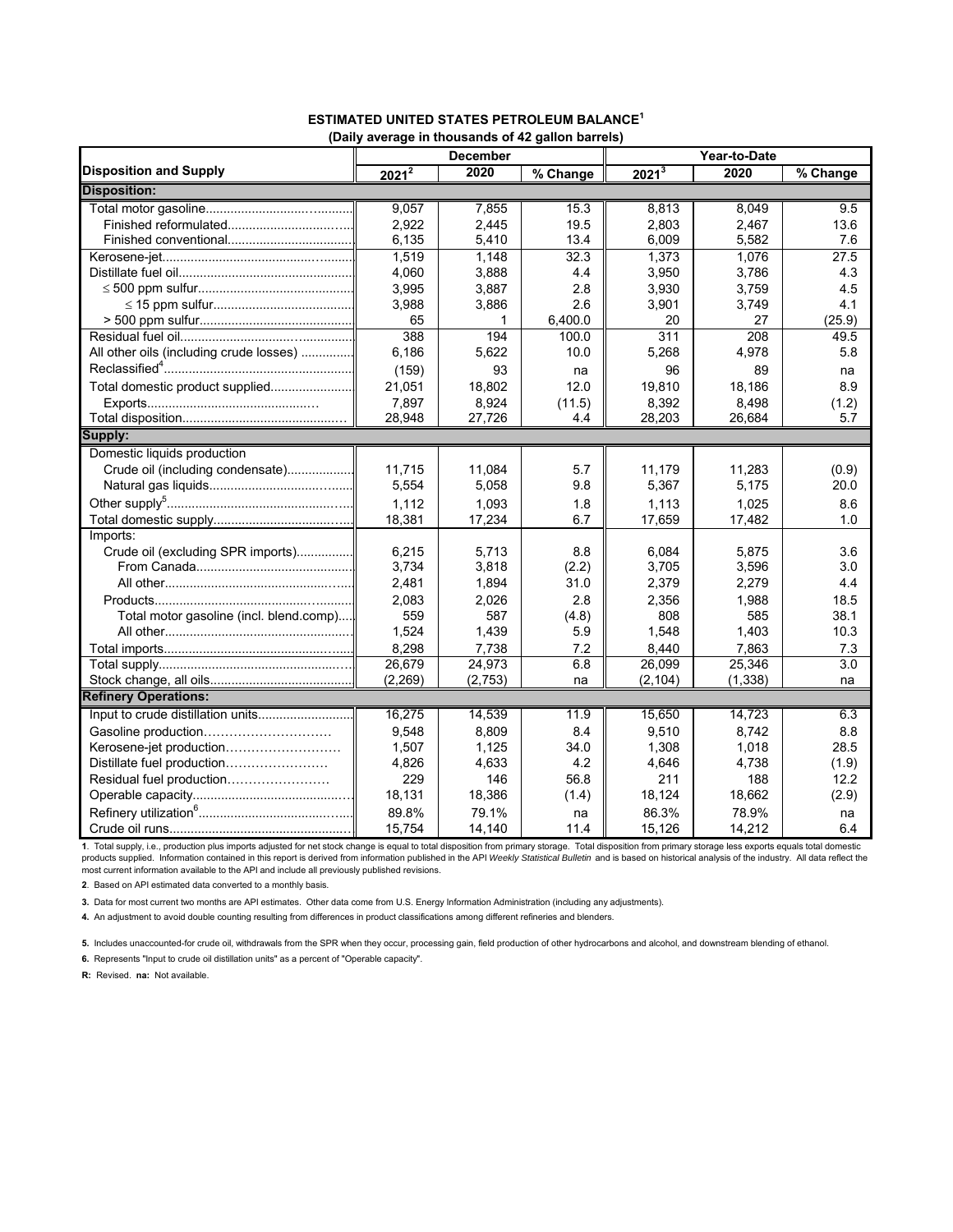|                                                | <b>December</b> | <b>November</b> | <b>December</b> | % Change From    |          |  |  |  |  |
|------------------------------------------------|-----------------|-----------------|-----------------|------------------|----------|--|--|--|--|
|                                                | 2021            | 2021            | 2020            | <b>Month Ago</b> | Year Ago |  |  |  |  |
| Stocks (at month-end, in millions of barrels): |                 |                 |                 |                  |          |  |  |  |  |
| Crude oil (excluding lease & SPR stocks)       | 416.3           | 431.3           | 485.5           | (3.5)            | (14.2)   |  |  |  |  |
|                                                | 83.5            | 88.8            | 77.6            | (6.0)            | 7.6      |  |  |  |  |
|                                                | 230.0           | 216.5           | 243.4           | 6.2              | (5.5)    |  |  |  |  |
|                                                | 0.0             | 0.0             | 0.0             | 0.2              | (60.4)   |  |  |  |  |
|                                                | 17.1            | 18.5            | 25.4            | (7.6)            | (32.5)   |  |  |  |  |
|                                                | 212.9           | 198.0           | 218.0           | 7.5              | (2.3)    |  |  |  |  |
|                                                | 35.3            | 37.0            | 38.6            | (4.6)            | (8.6)    |  |  |  |  |
|                                                | 127.0           | 124.5           | 161.2           | 2.0              | (21.2)   |  |  |  |  |
|                                                | 119.4           | 116.4           | 153.1           | 2.6              | (22.0)   |  |  |  |  |
|                                                | 117.0           | 113.5           | 149.7           | 3.0              | (21.9)   |  |  |  |  |
|                                                | 7.6             | 8.1             | 8.1             | (6.2)            | (6.1)    |  |  |  |  |
|                                                | 26.1            | 27.9            | 30.2            | (6.5)            | (13.5)   |  |  |  |  |
|                                                | 339.5           | 329.5<br>R      | 309.9           | 3.1              | 9.6      |  |  |  |  |
|                                                | 1.257.7         | 1.255.5<br>RI   | 1.346.4         | 0.2              | (6.6)    |  |  |  |  |

#### **ESTIMATED UNITED STATES PETROLEUM BALANCE1 (Daily average in thousands of 42 gallon barrels)**